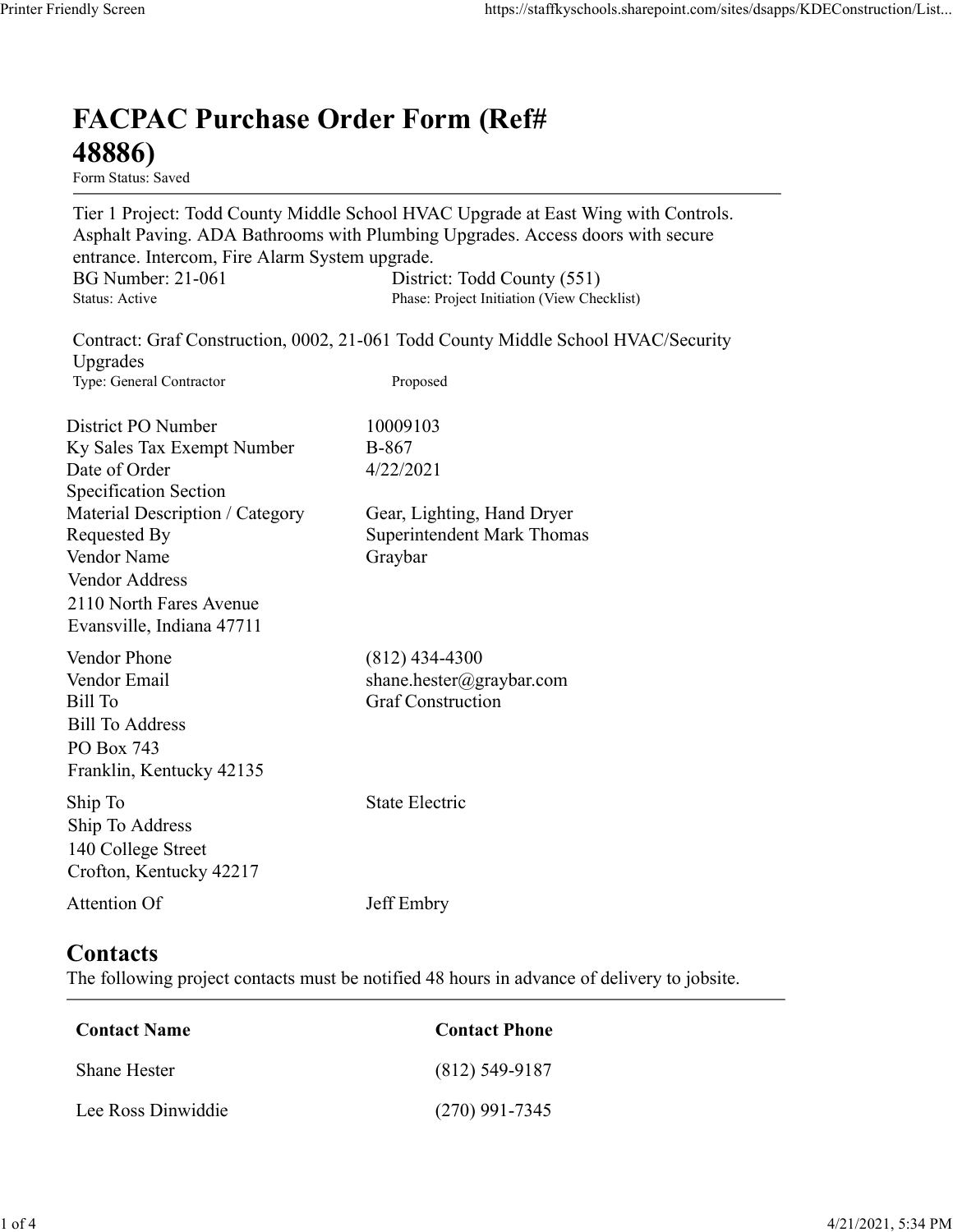## Materials

| endly Screen                                                                                                                                                                                                               |                              |              | https://staffkyschools.sharepoint.com/sites/dsapps/KDEConstruction/List |              |
|----------------------------------------------------------------------------------------------------------------------------------------------------------------------------------------------------------------------------|------------------------------|--------------|-------------------------------------------------------------------------|--------------|
| <b>Materials</b><br>Furnish the necessary materials to complete the following bid package(s) / specification<br>section(s) in its entirety. All materials shall be in accordance with the requirements of the<br>Contract. |                              |              |                                                                         |              |
| <b>Item Description</b>                                                                                                                                                                                                    | <b>Item</b><br><b>Number</b> | Quantity     | <b>Unit Price</b>                                                       | <b>Total</b> |
| Switchgear, Lighting, Hand<br>Dryer, Misc.                                                                                                                                                                                 | $\mathbf{1}$                 | $\mathbf{1}$ | \$7,402.00                                                              | \$7,402.00   |
|                                                                                                                                                                                                                            |                              |              | Purchase Order Total:                                                   | \$7,402.00   |
| <b>Authorization</b>                                                                                                                                                                                                       |                              |              |                                                                         |              |
| <b>Owner Authorization Date</b><br>Vendor Authorization Date                                                                                                                                                               | 4/22/2021<br>4/22/2021       |              |                                                                         |              |
|                                                                                                                                                                                                                            |                              |              |                                                                         |              |

| <b>Owner Authorization Date</b> | 4/22/202 |
|---------------------------------|----------|
| Vendor Authorization Date       | 4/22/202 |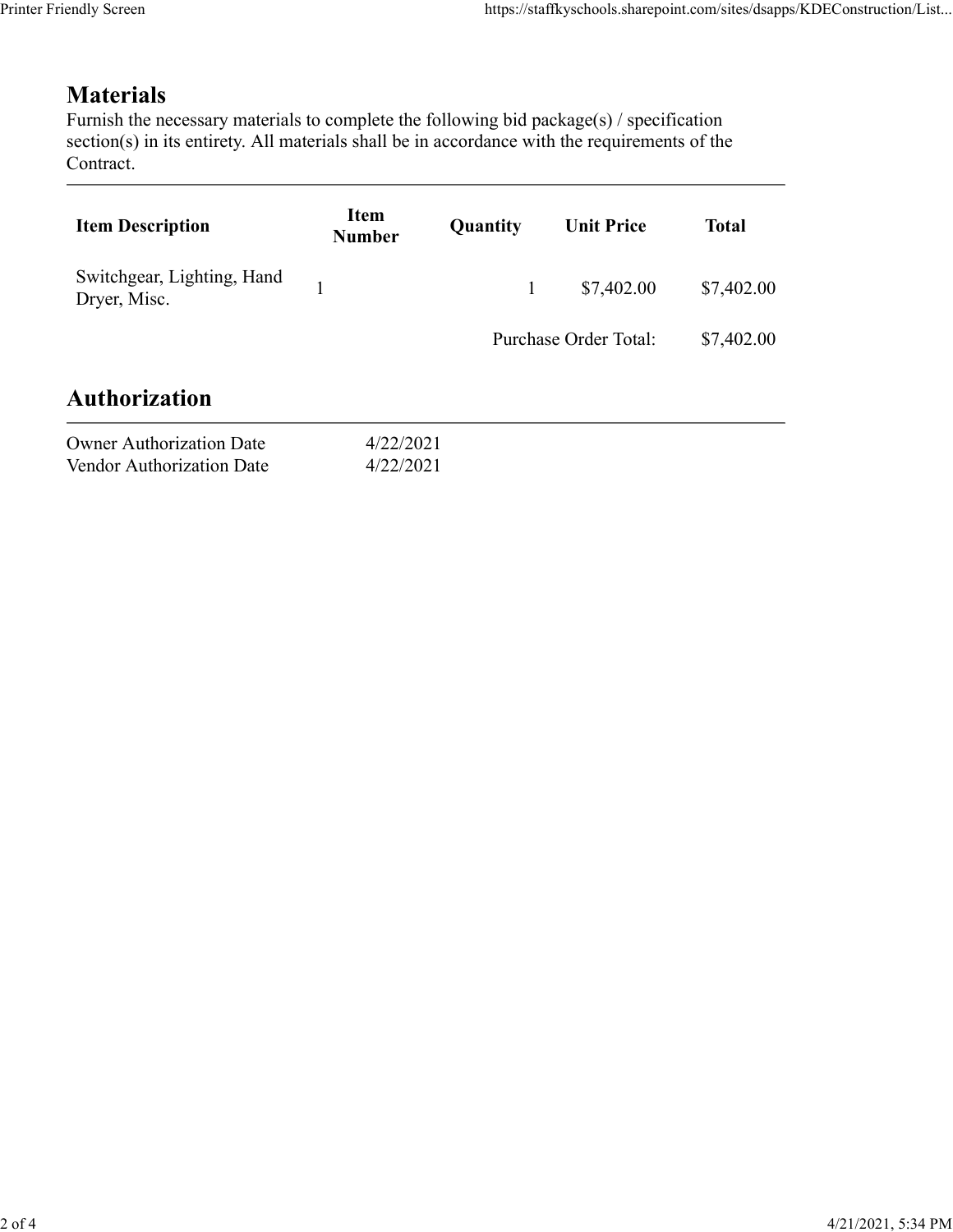|                                                                                                                                                                                                                                                                                                                                                                                                                                                                                  | Printer Friendly Screen<br>https://staffkyschools.sharepoint.com/sites/dsapps/KDEConstruction/List<br>Purchase Order Signature Page (Online Form Ref# 48886) |  |  |  |  |
|----------------------------------------------------------------------------------------------------------------------------------------------------------------------------------------------------------------------------------------------------------------------------------------------------------------------------------------------------------------------------------------------------------------------------------------------------------------------------------|--------------------------------------------------------------------------------------------------------------------------------------------------------------|--|--|--|--|
|                                                                                                                                                                                                                                                                                                                                                                                                                                                                                  |                                                                                                                                                              |  |  |  |  |
| Vendor                                                                                                                                                                                                                                                                                                                                                                                                                                                                           | Date                                                                                                                                                         |  |  |  |  |
| Owner                                                                                                                                                                                                                                                                                                                                                                                                                                                                            | Date                                                                                                                                                         |  |  |  |  |
| <b>Terms and Conditions</b>                                                                                                                                                                                                                                                                                                                                                                                                                                                      |                                                                                                                                                              |  |  |  |  |
| 1. Drawings, catalogs, cut sheets, or samples shall be submitted for approval.<br>2. All invoices shall be sent to the contractor/subcontractor designated on the purchase<br>order for approval. No invoices shall be sent directly to the Board of Education<br>(Owner) for payment.<br>3. All invoices shall reference the purchase order number.                                                                                                                             |                                                                                                                                                              |  |  |  |  |
| 4. No change in, modification of, or revision of this order shall be valid unless in writing<br>and signed by the Owner.<br>5. Vendor agrees to observe and comply with all applicable federal, state and locals laws,<br>rules, ordinances and regulations in performance of this order.                                                                                                                                                                                        |                                                                                                                                                              |  |  |  |  |
| 6. Vendor shall not assign this order or any right hereunder without first having obtained<br>the written consent of the Owner.<br>7. Deliveries are to be made in accordance with the Owner's schedule, as directed by the<br>General Contractor (GC), Construction Manager (CM) or Qualified Provider (QP).<br>8. The Owner may cancel this purchase order in whole or in part in the event that the                                                                           |                                                                                                                                                              |  |  |  |  |
| vendor fails or refuses to deliver any of the items purchased, within the time provided,<br>or otherwise violates any of the conditions of this purchase order, or if it becomes<br>evident that the vendor is not providing materials in accordance with the specifications<br>or with such diligence as to permit delivery on or before the delivery date.<br>9. The vendor agrees to deliver the items to the supplied hereunder free and clear of all                        |                                                                                                                                                              |  |  |  |  |
| liens, encumbrances and claims.<br>10. If any of the goods covered under this purchase order are found to be defective in<br>material or workmanship, or otherwise not in conformity with the requirements of this<br>order, the Owner, in addition to the other rights which it may have under warranty or<br>otherwise, shall have the right to reject the same or require that such articles or<br>materials be corrected or replaced promptly with satisfactory materials or |                                                                                                                                                              |  |  |  |  |
| workmanship.<br>11. By acknowledging receipt of this order, by performing the designated work or any<br>portion thereof, or by shipping the designated goods, the vendor agrees to the terms and                                                                                                                                                                                                                                                                                 |                                                                                                                                                              |  |  |  |  |